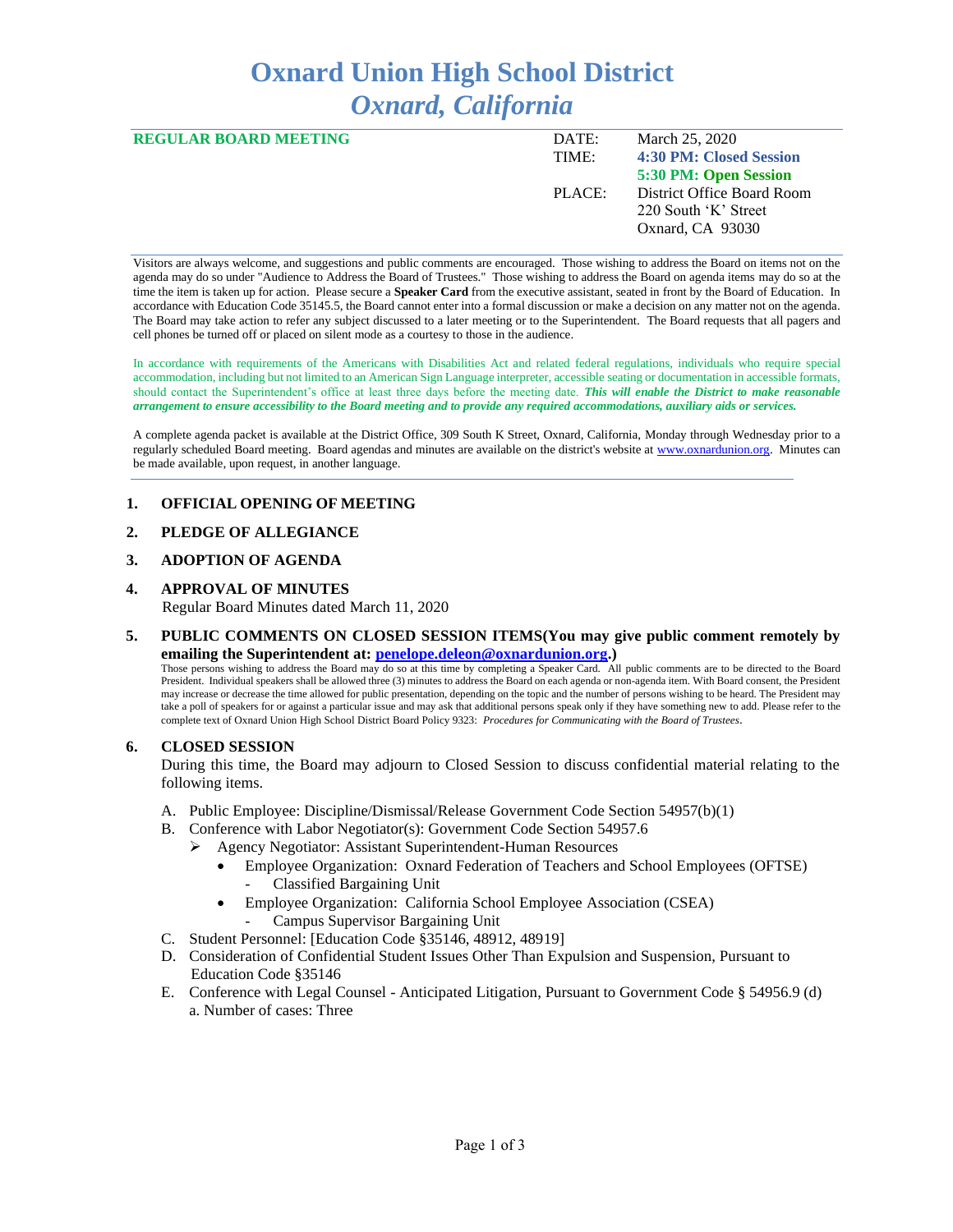Board Meeting Agenda March 25, 2020

# F. Conference with Real Property Negotiator (Govt. Code § 54956.8)

PROPERTY: Multiple District-owned parcels, including: (1) District Office Campus, 220, 309, and 315 South K Street, Oxnard, CA, APNs 202-0-010-630 & -740; (2) Hueneme Road Adult School, 527 W Hueneme Road, Oxnard, CA, APN 222-0-082-625; (3) 280 and 300 Skyway Drive, Camarillo, CA, APN 230-0-130-105; and (4) 15 Stearman Street, Camarillo, CA, APN 230-0-130-115

AGENCY NEGOTIATOR: Jeff Weinstein, Assistant Superintendent Business Services and Dr. Joel Kirschenstein, Consultant Sage Realty Group Inc. NEGOTIATING PARTIES: To be determined UNDER NEGOTIATION: Price and terms of payment

# **7. RECONVENE IN PUBLIC: REPORT ON CLOSED SESSION ACTION**

#### **8. PUBLIC COMMENTS TO ADDRESS THE BOARD OF TRUSTEES(You may give public comment remotely by emailing the Superintendent at: [penelope.deleon@oxnardunion.org.](mailto:penelope.deleon@oxnardunion.org))**

Those persons wishing to address the Board may do so at this time by completing a Speaker Card. All public comments are to be directed to the Board President. Individual speakers shall be allowed three (3) minutes to address the Board on each agenda or non-agenda item. With Board consent, the President may increase or decrease the time allowed for public presentation, depending on the topic and the number of persons wishing to be heard. The President may take a poll of speakers for or against a particular issue and may ask that additional persons speak only if they have something new to add. Please refer to the complete text of Oxnard Union High School District Board Policy 9323: *Procedures for Communicating with the Board of Trustees.*

## **9. SUPERINTENDENT'S REPORT**

## **10. CONSENT CALENDAR**

#### **Business Services**

- **A.** Consideration of Approval of Purchase Orders and Direct Pays, March 3 16, 2020
- **B.** Consideration of Approval of Contract Award to Pro Fab Construction to Replace Modular Roofing Panels at FHS on 20 Classroom Buildings
- **C.** Consideration of Approval of Contract Award to Earth Systems for Supplemental Geotechnical Engineering for the ACHS Stadium Visitor Bleachers Replacement and Previously Approved Amount Correction
- **D.** Consideration of Approval of Addendum #1 to WLC Architects' Agreement for Architectural Design Services for OHS and PHS New HVAC Projects to Update the Overall Design Fees
- **E.** Consideration of Approval of Addendum #4 to WLC Architects' Agreement for Architectural Design Services for the New DSHS to Update the Overall Design Fee
- **F.** Consideration of Approval of Contract Change Order #4 to G2K Construction for Additional Phase One Lobby Security Enhancements
- **G.** Consideration of Approval of Change Order #1 to Elite Modular for Side Loading to Install Eight Relocatable Classrooms at PHS
- **H.** Consideration of Approval of Contract Change Order #2 to G2K Construction for Additional Phase Two Lobby Security Enhancements at PHS
- **I.** Consideration of Approval of Contract Award to Sports Facilities Group to Retrofit HHS Gymnasium Basketball Backboards
- **J.** Consideration of Approval of Contract Change Order #5 to Ardalan Construction for Replacing the OHS One Meter Diving Board
- **K.** Consideration of Approval of Contract Award to NV5 for Special Inspection and Testing for OHS Tennis Courts Replacement Project
- **L.** Consideration of Approval of Contract Award to Sports Facilities Group to Renovate HHS Gym Locker-room Lockers
- **M.** Consideration of Approval of Contract Award to Arcade Glass Company for Glass Tinting at **RCHS**
- **N.** Consideration of Approval of Contractor Clean Cut Painting for OHS Trellis Beams Project
- **O.** Consideration of Approval of Contractor Jim Gill Flooring for Walk-Off Carpet Tile at PHS Bldg. F